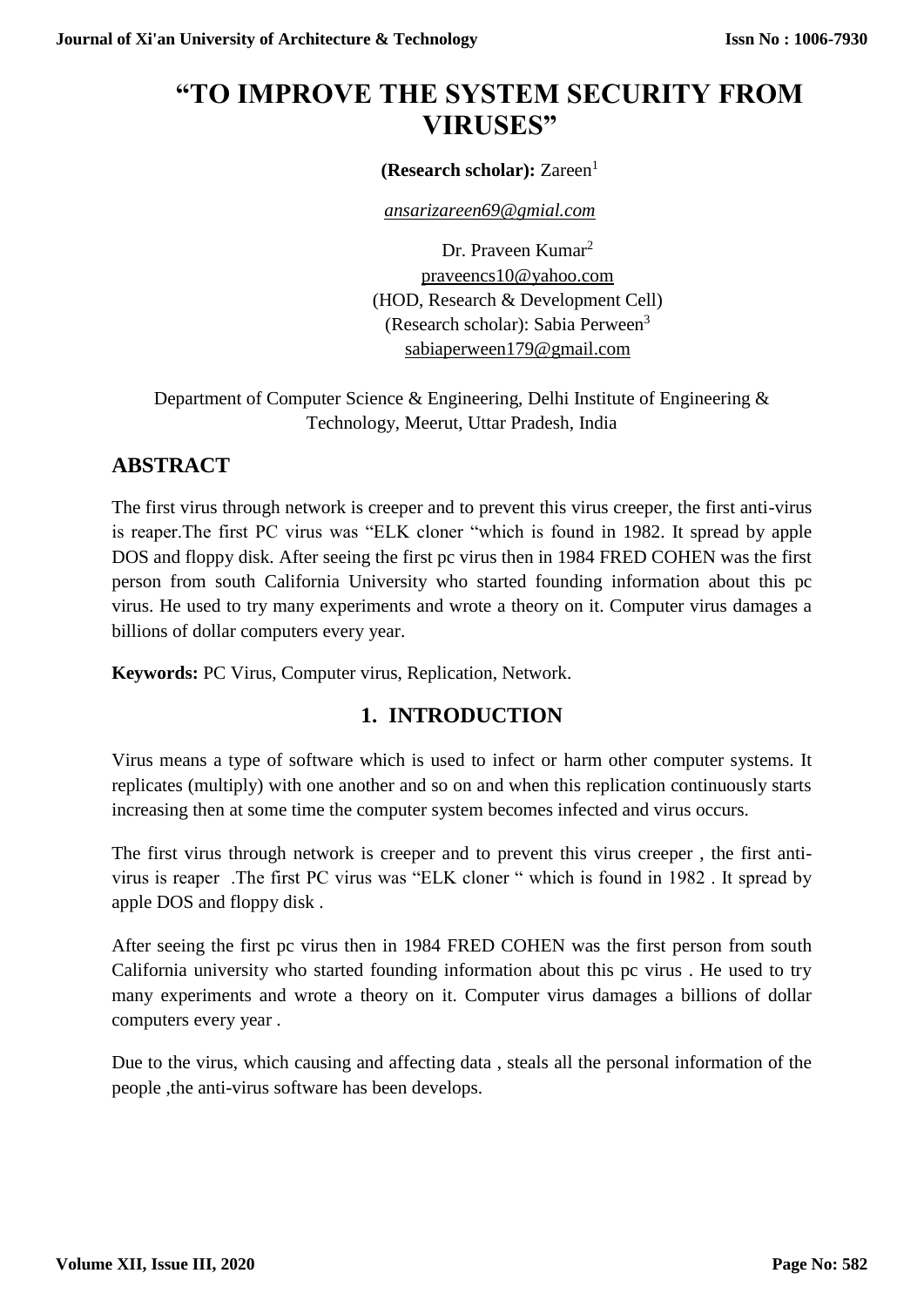#### **Journal of Xi'an University of Architecture & Technology**

There are many ways by which, these viruses are transferring to another computer .



Fig 1. Virus Enters into the computer Fig 2. Varieus worms & Malicious



Code occur into the computer

- a) On using media's such as CD's and USB's.
- b) Through E-mail and other social web site
- c) As a part of another program.

## **2. HISTORICAL DEVELOPMENT**

Early academic work on self replicating program are on the theory of replication 'John von Neumann s' was the first person who gave the lectures on virus replication, how these replication (multiplication) of virus from one PC to another PC is transferring. He work on this & described to the people how a computer is design in such a way that it is replicating by it self .

Then 'Neumann' produce by himself a computer program, which is the world 's first computer virus, and after that he is known to be the theoretical " father of computer".

#### **SELF MODIFICATION**

Most of the anti-viruses programs are try to find pattern of viruses inside the common programs ,they scans program for viruses but unfortunately it fails because it is not having unique signs that human beings have.Such sign of human are sequence of bytes that antivirus programs looking for because it is a part of virus.

These viruses are become very harmful, even home computers are also affected by these Email virus , which is the most common and harmful programs forwarded to E-mail lesser space we can prevent from E-mail viruses by remembering the following points.

- a) Never open such attachments are sent by the unknown senders.
- b) We should already prepared by installing a anti-virus software on our systems .macro-virus are also contain a code that infects the various applications of systems.It does not harm much ,but the text insert at same points.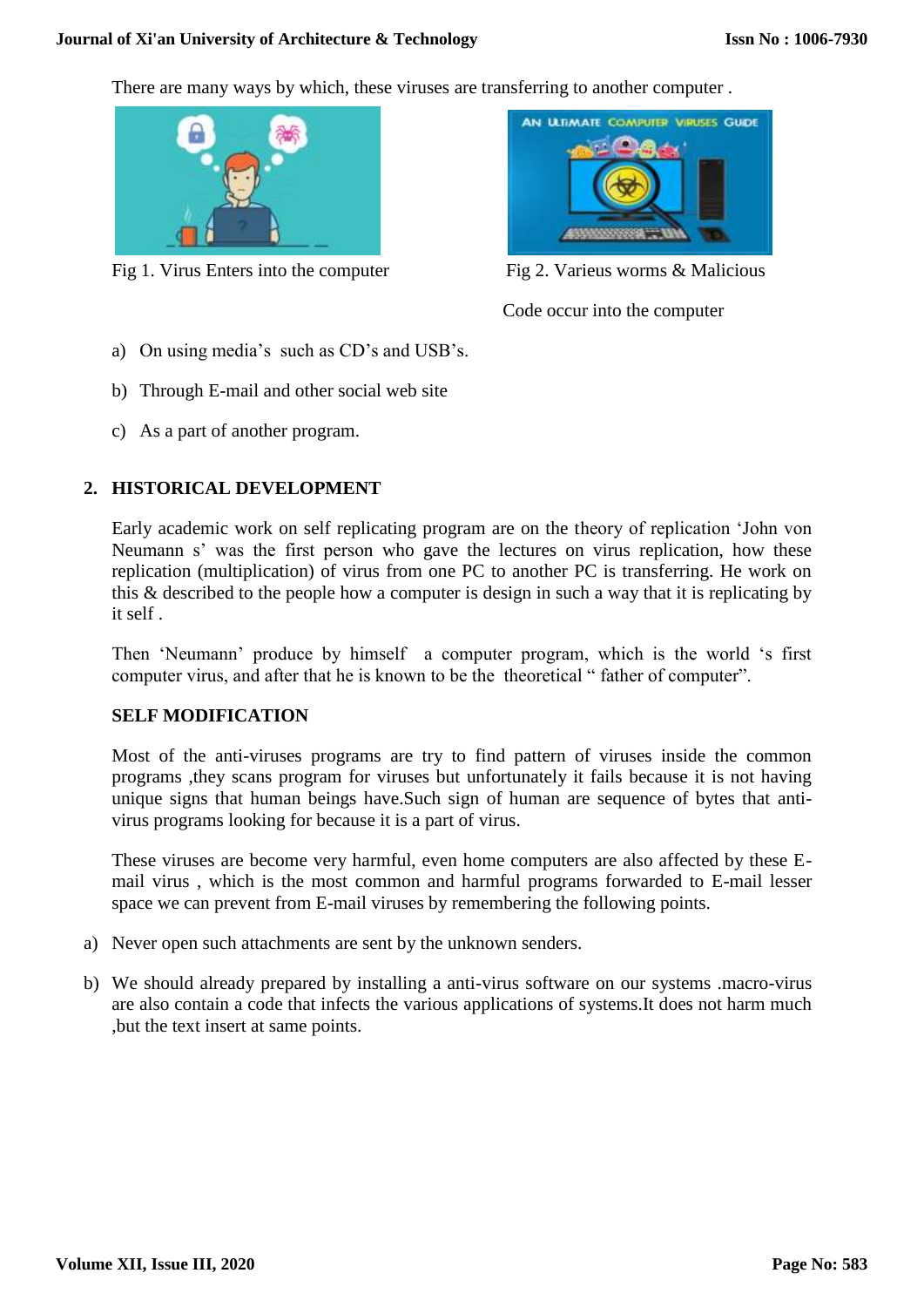#### **3. ENCRYPTED VIRUSES**

Basically encryption means to change the message or text in the loading language, so that the hacker could not try to do any change in that message.By cryptography which consists encryption and decryption we can secure the data and text.

In this virus consist a decryption module and encrypted copy of the virus codes. When we send something to the receiver, then the encryption changes to cipher text, cipher text is the text which is not readable to humans and even machines .after this it decrypted the text in plain text which is readable to humans .through this we can save from the virus by encrypt and decrypt our data , but it is sometime gets easier for the hacker to scan all the codes . the old but easy way will be the use of arithmetic operations like addition and subtraction and use of logic conditions like AND, OR, NOT,XOR ring.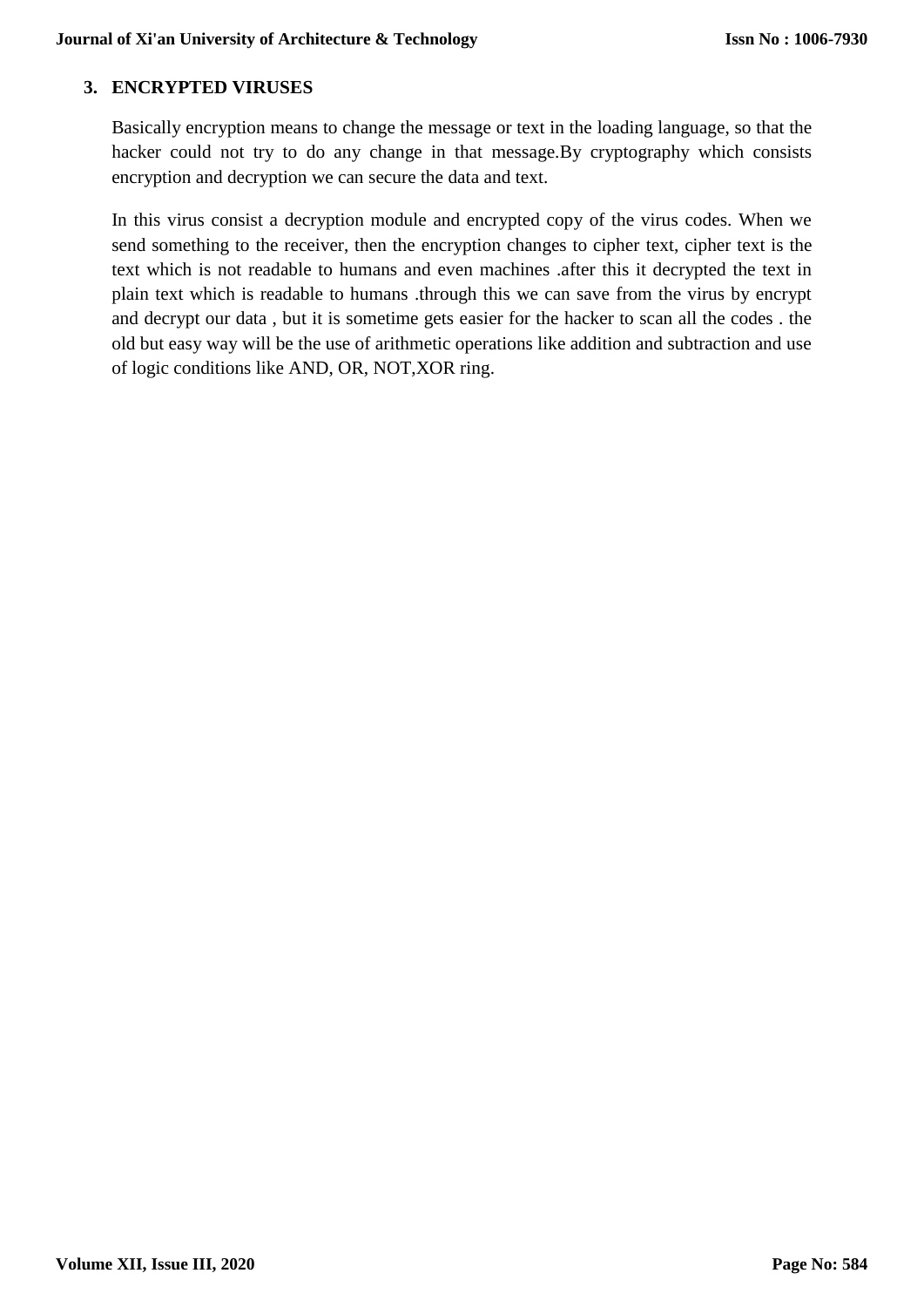#### **4. VULNERABILITIES AND VIRUSES**

Vulnerabilities are the loop hole which are found by the attackers to attack on your systems. It is the internal control of system which the user does not know but attackers knows it very well and he tries to hack your all data and software from the system. To protect the vulnerabilities we should immediately installed new- new updates of software .we should try to avoid downloading the unusual links, because these links and websites who asked us to open these websites are try to hack your informations, data and contains a 'viruses' which obviously damage your system, a system consists of worms, which replicates itself and causes a thousands of worms in a system and the virus occurs.

#### **4.1 TYPES OF VIRUSES**

- **a) Polymorphic virus**
- **b) Retro virus**
- **c) Stealth virus**
- **d) Multipartite virus**
- **e) Companion virus**
- **f) Phage virus**

#### **a) POLYMORPHIC VIRUS:**

Polymorphic virus or code was the first technique that cause a serious threat of virus. it is like regular encrypted viruses. A polymorphic virus infects files, records and data with encrypted copy of itself, and after decrypted. To enable polymorphic code, the virus must has polymorphic has a polymorphic engine. It calculates and infects a file and contains a copy of viruses. It contains a mutate engine, which change the file name and every time we need to input a code on a new device. Polymorphic virus once installed on a system then it infects all the system. This mutation engine suddenly create a new decrypted, so that when the virus move to the next, it appears in a different file.

Virus may contain a copies of original data. But all these copies of data were non-real which shows error to the users. In encrypt all the data files and records of the user. polymorphic engine help to protect from the virus by which we can save your original data & records. To stay alert from the virus we should always update your data, codes and records ,so that we can aware from the unknown virus.

## **b) RETRO VIRUS:**

Retro virus is a type of RNA(ribosome nuclei acid) which vary & transfer through DNA of the cell. It is difficult to identify this virus until it infects the host. In most viruses, DNA is translated into RNA & RNA is translated into protein. Similarly in system it vary from genes to genes. It infects all the data and pass from one system to another system. During installing any data or file records original programs are removed and infecting data are added into the system. It is a type of backdoor that allows someone to infect all the data without going original excess or execution.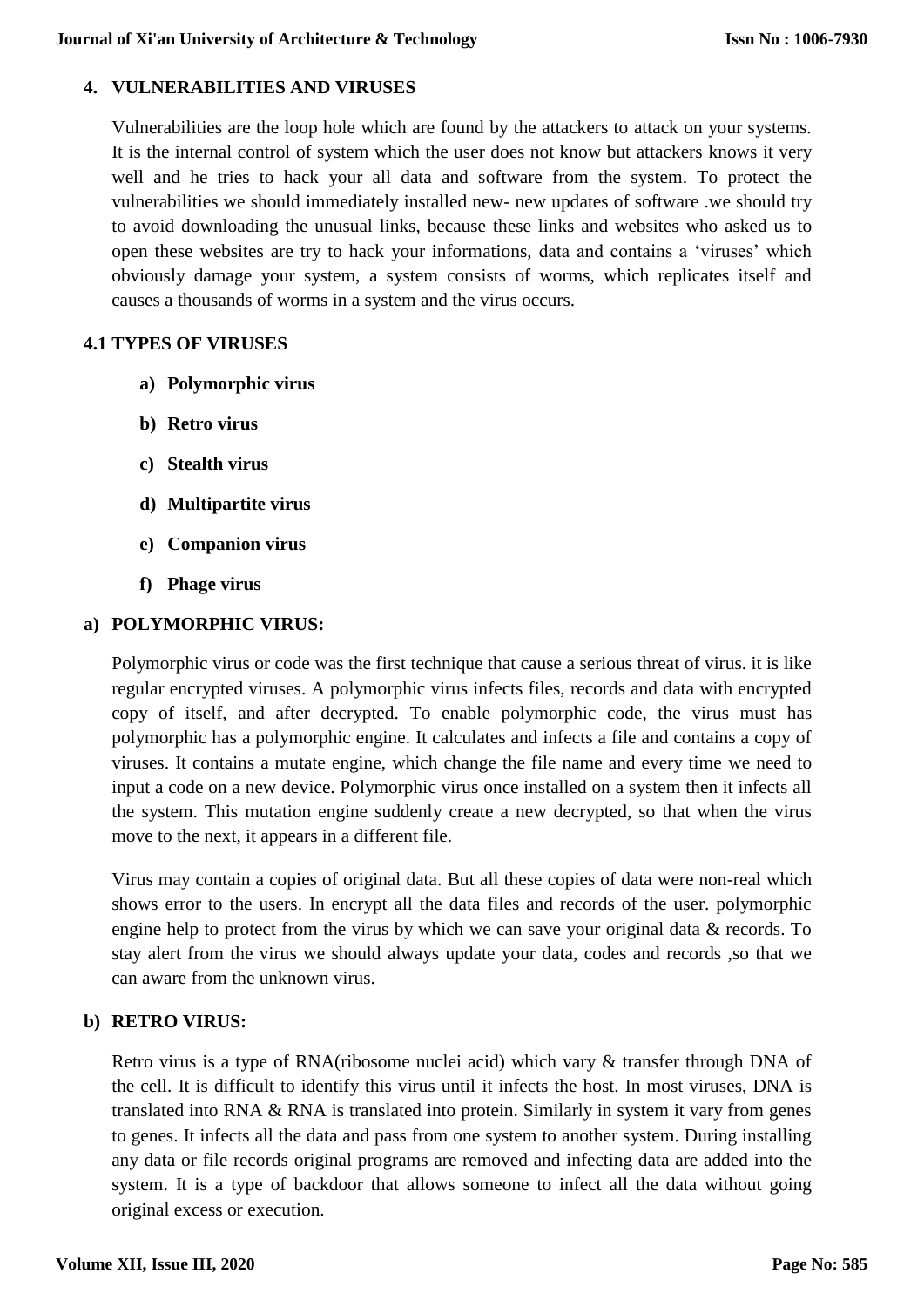The term 'retro' refers backward, means it infects the data going through backdoor and the user knows it about this when all his /her data gets damaged & ruined. So , retro virus is very difficult to identify until and unless it reaches to the host.

#### **c) STEALTH VIRUS:**

Stealth virus is a computer virus that uses various type of techniques to detect anti-virus software. Stealth virus are nothing new, it is virus that infect the booting sector in storage .when an anti-virus program runs, a stealth virus hide itself in memory, & uses virus tricks and method to boot records. The virus may contain a copy of the original data. The term 'stealth refers to doing something with avoiding any notices ,files and records. Viruses are mainly used to harm computer system and network through various techniques and view. To avoid from this we should always be alert and careful to the system & we should avoid as much as we can from downloading and clicking on the links which may be further very dangerous for us and for your system.

#### **d) MULTIPARTITE VIRUS:**

It is a computer virus that infects and spread in multiple ways. The first virus which include DOS files & PC bios boot sector virus code. Because it contains multiple factor & spread rapidly by replicating themselves as the name tells us that the multipartite virus, tends to work faster as compare to another virus. the drive controller will no longer present in device. The screen content willaapears as if it is spreading.

When multipartite virus occurs then the files suze & all other application continually changes. The execution of program will take a longer loading times& may not execute the programs. The hard drive re-formats with itself. The extensions changes like DOC change to DOT. So, multipartite virus is also very dangerous for user as it multiply the number of worms in seconds & change the system.

#### **e) COMPANION VIRUS:**

A companion virus is computer virus which store in a file whose name is similar to another program file that is executed. When file is executed during this execution the virus will damage the computer.such that it will delete the files from the computer.a companion virus is a types of virus which infects all the files stored in a hard drive. It stores in a file whose name is similar to another file program that is running or executed. It is a piece of software that is used with the purpose of infecting other computer file .

Companion virus includes a lot of security threats , which we should follow to aware from the virus. the most importantly thing is to update our anti-virus software programs as soon as possible. To avoid & be safe from unusual vulnerability or dangerous viruses.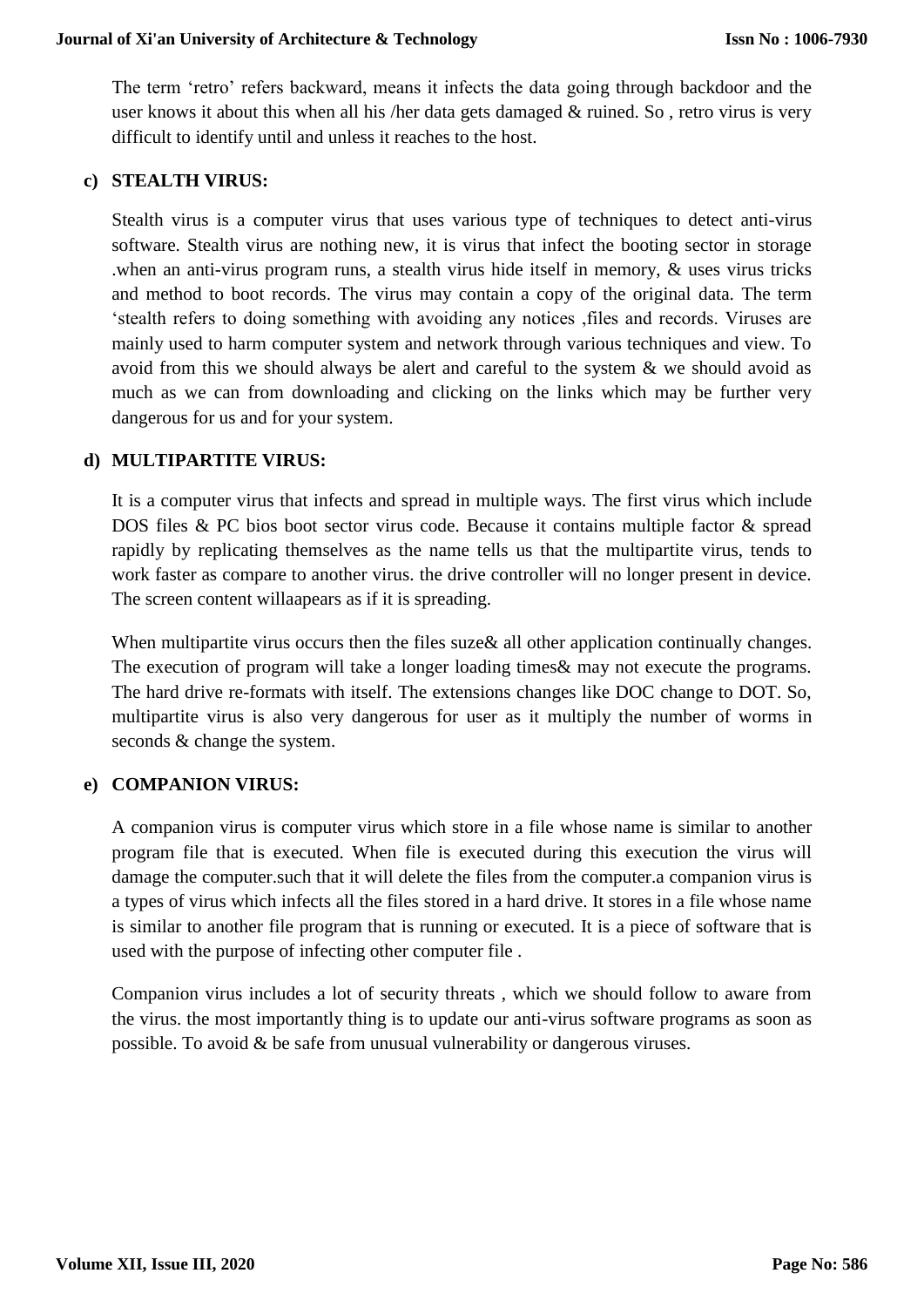## **f) PHAGE VIRUS:**

Phage virus is a type of virus which infects and replicates within bacteria & worms. There are more than 10^31 bacteriphages on the planet. These are most dangerous type of virus which replicates itself & causes a serious problems to our computer systems. These viruses destroy the all other programs, files & data of computer system. Phage virus is also very dangerous in respiratory & digestive system but if we talk about phage virus in computer it infects & destroy all the other files and media stored in a computer system. To be aware from this we should planned carefully before this happens & should be ready for facing & all the dangerous situations and make them to be solve so, we get rid from these types of viruses.

## **5. OPERATIONS AND FUNCTIONS:**

## **PARTS**

A computer virus must contain a search routine, which point or indicate new files or new disks which are worthwhile targets for infection. Secondly every computer virus must contain a routine to copy itself into the program which the search routine locates.

The three main parts of virus are:

## **5.1INNFECTION MECHANISMS**

Infection mechanism (also called infection vector ). It is a mechanism which tells us how the virus spread or propagates through various computer system. A virus has a search routine, which locates new files or new disks for infection. This search routine search the infection or viruses in different computer systems.

## **5.2 TRIGGER**

The trigger, which is aalso known as logic bomb, is the compiled version wwhich could be activate at any time within an executable file. When the virus is run that determines the event or conditions and situations for the malicious "payload" which could be activated or delivered as a particular date, time or a particular presence of another program, the capacity and ability of the disk exceeds some limit, & on double clicking on this, opens a particular file . the data of every company is very confidential but logic bombs or trigger are the viruses which work secretly and steal all the data and records by changing theirs original identity  $\&$ masque themselves as the originals once in hack all the seconds as a unauthorized users

## **5.3PAYLOAD**

Payload is the actual body or that perform the actual malicious purpose of the virus. Payload actually may be notice able (because it cause the system slow down or freeze). Sometimes payload itself is the harmful activity or task & most time non- destructive (damaging) but distributive ,which is known as virus hoax.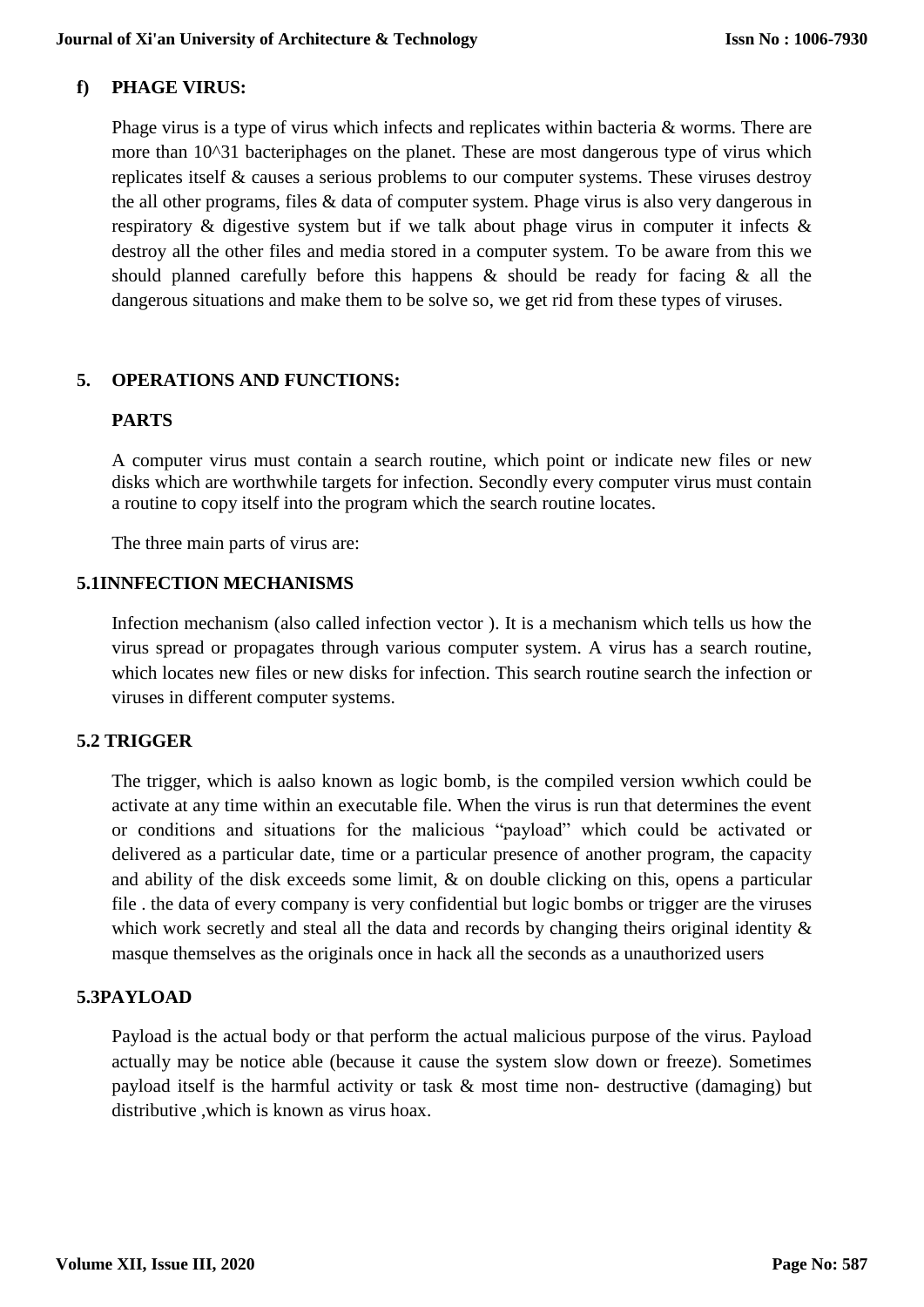#### **6. PHASES**

Virus phases is the life cycle of the computer virus, which is used to describe by using an analogy to biology. This life cycle can be divided into four phases.

- **a) Dormant phase**
- **b) Propagation phase**
- **c) Trigging phase**
- **d) Execution phase**
- **e) Dormant phase**
- **a)** The virus program is free or idle during this stage. The virus are manage to access the target user's computer or software, but during the stage, the virus is does not take any action. Viruses will eventually be activated by the trigger,which states which event will execute the virus. Not all viruses have this stage.
- **b) Propagation phase:** The viruses starts propagating,that is multiplying and replicating itself the viruses places a copy of itself into others programs or into certain system on the disk. The copy may not be identical to the propagating version. Each infected program will now contain a clone of the virus, which will itself enter a propagation phase.
- **c) Trigging phase :**A virus moves into this phase when it is activated, and will perform the various operations and functions for which it was intended. The trigging phase can be caused by a variety of different system events, including count of the no. of times that this copy of the various has made copies of itself by replicating and multiplying itself through different computer systems.
- **d) Execution phase:** This execution phase is the actual work of the virus, where the payload will be released. It can delete all the files on disk and crashing the systems, or corrupt files or relatively harmless such as popping up humorous or political messages on screen.

## **7. INTERNET BEST POSSIBLE SOURCES OF VIRUSES**

Internet is the most common and basic source of viruses. We know whatever we do on internet is the basic need of each and every person. Through internet various attachments, links, files, PDF, and all other extra data are downloaded. If we don't want to click on such attachment and link, we should be very careful and aware of all source of techniques of internet., There is a cursor that's shows and blink on that specific point and indicate us to click on that point and download them and some people who don't know about the fact are came under their web, and downloaded them on their phone or system and at the time they have done this downlodation, then their systems are hang and corrupted all the data thus viruses downloaded successfully on their system and fetch all the info. And data from their cells and systems.

## **8. UNIQUE CHARECTERISTICS OF VIRUS**

They are unique because they replicate and alive themselves, the cell which multiply is called "HOST CELLS" here host cells means a cell which does not need other source of replication because they are capable of replicating themselves.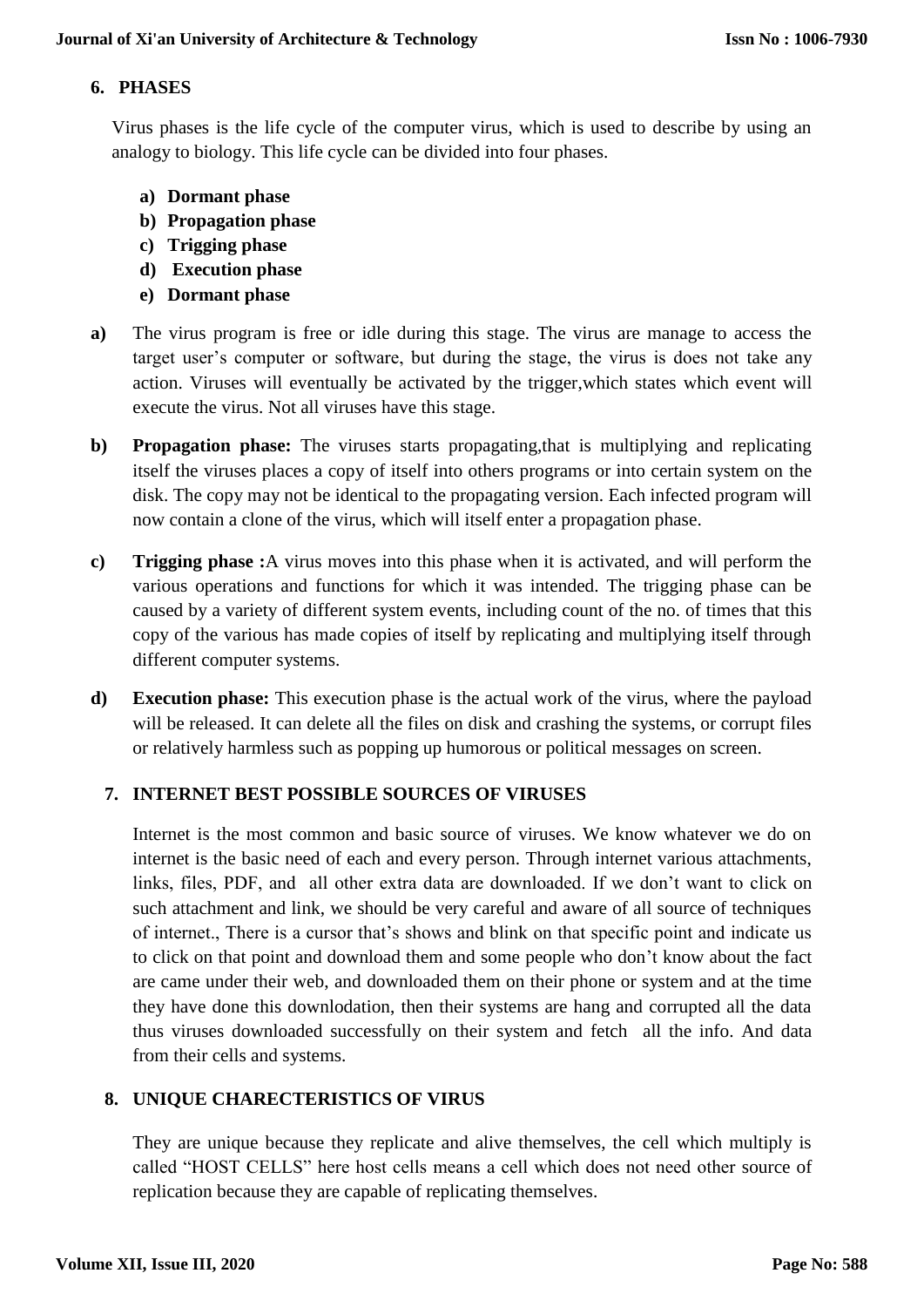It has two properties or characteristics

- a) The ability to replicate itself.
- b) The ability to attach itself to another computer file.

It has a ability which attach itself to the next computer, it transfer from one computer to another computer file, so this the advantage of virus , but not for the other peoples or users of computer. So the user has to be aware itself to keep themselves safe from "virus", rather than downloading them & attach these viruses in their system or PC's.

#### **9. EXAMPLES OF VIRUSES**

- **a) CODE RED:** code red named come from the mountain dew drink which is favoured or supported by the first researcher to analyse the program, this worm come out in july,2001, infecting as many as 360,000 computers in a single day which is a lot. This worm become so dangerous to stop because it is infecting aa millions of computers in a single day. The worm continuously infecting the same computer fromwhich it has been cleaned from, so it became very tough to stop. The worms attack on the Microsoft IS servers, and cause in large amount of denial of services problems as it ate up all the computing resources and IT personal time.
- **b) THE MORRIS WORM:** this worm is wrote by Robert Morris in 1988 while at that time he was still graduate student at cornell.it eventually made the morris the first person convicted under the fraud and abuse of computer act. However, the story of all this ends happily. Thus morris became the professor of computer science at the Orleans university& become an expert on computer viruses. As the name "morris worms" tells the worm is invented & become an expert is by "moris". He find out an searches more about viruses now teaches computer science at MIT. **Popsci**.com takes a look at ten viruses, worms and Trojans.
- **c) ELK CLONER:** elk cloner was the first PC virus written in 1982 by a high school student, elk cloner was spread by apple DOS through floppy disk on every  $50<sup>th</sup>$  boot, the virus cause the computer to display a poem which was written by the hackers. Whenever we clicked on a misleading banner ad, opened a file sent or downloaded the wrong porn, everyone's dealt with the computer virus directly or indirectly.
- **10. SOME MOST COMMON MALWARE SEEN IN THE SYSTEM COMPUTER VIRUSES**: a computer virus is a type of computer program which is a type of computer program which is developed with purpose of infecting computers. Generally replication takes place inside the computer system& this replication itself by modifying other computer programs & insert its own code. When replication succeed, the affected areas are said to be effected by term computer" virus .

There are different ways by which virus get transfer from one media or device to another system

- **a.** By using infected media source of transferring info. Like USB or CD's.
- **b.** Virus transmitted by social website and through E-mail .
- **c.** As a part of another program virus enter through this.

As per the above info. E-mail are the most common, highly effected and harmful viruses that affecting the system most.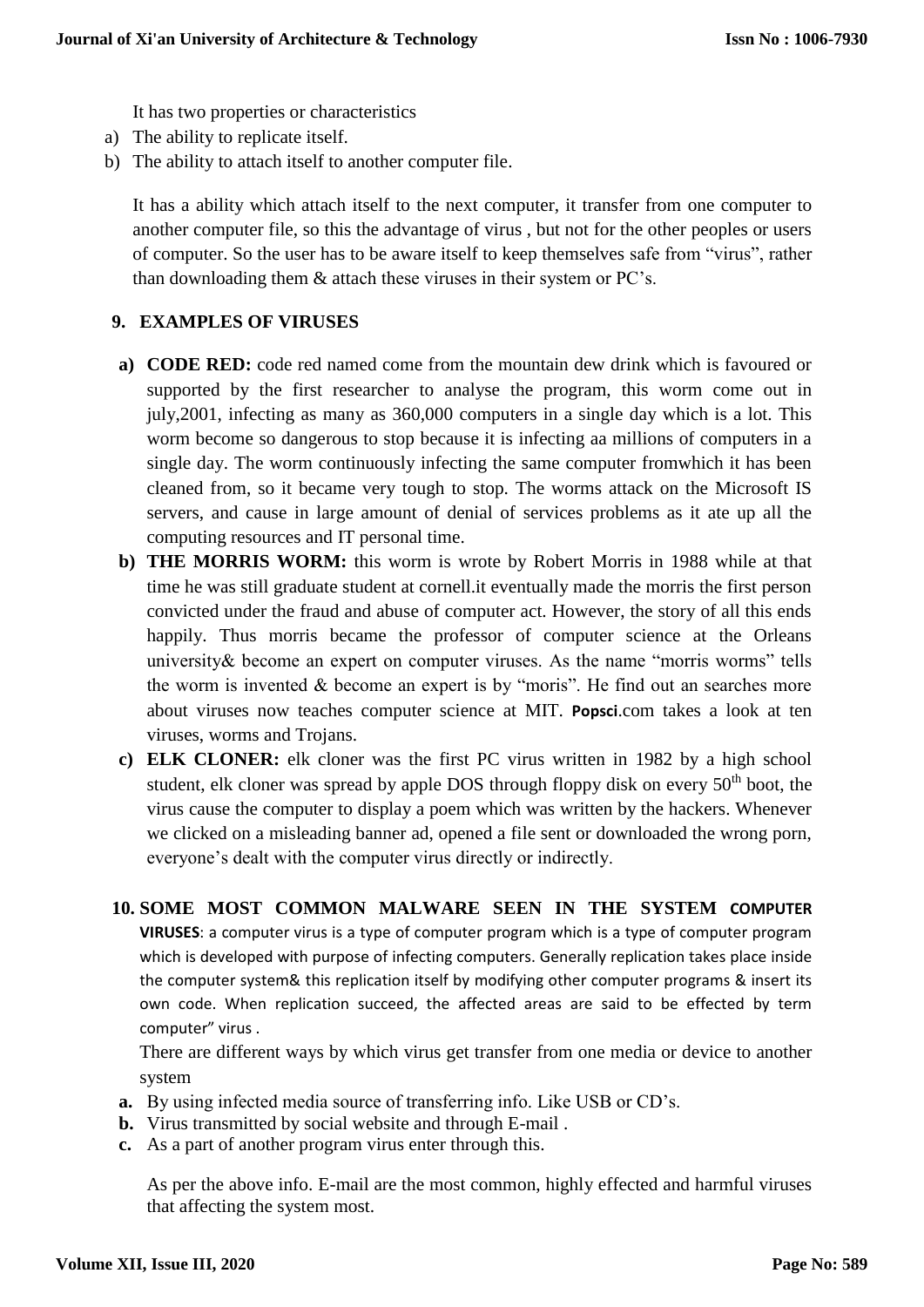To prevent E-mail virus we can prevented it by following ways

- **a)** Never open attachment that are received from unknown sender
- **b)** Keep installing the anti- virus software on your system
- **10.1 WORMS :** Worms are the most common viruses which are spread through viruses systems "Worms'' replicates ( means multiply, suppose if there are four then they multiply it by four, and becomes 4\*4=16 worms and after 16 they again replicate with another 16 worms). This type of replication will continuously increased by one then other and at last they hack or infect the whole system and call the cause serious virus. Worms doesn't need any host app to get transmitted from one system to another that is they does not need any another source to help in replication, they are it self sufficient for transmitting from one PC or system to another PC or system.
- **10.2 TROJAN HORSES:** Trojan horses does not replicate as worms does, but can pass from one system to another. During installation original program get replace by a Trojan horses means when we install something on a system, the programs that are original get change by a "TROJAN HORSES". To prevent the system from Trojan horses their should be a backup of data after installing new software on the system. Trojan horses are the most common type of malware which can be seen in the computer system it does not replicate but it can be transfer from one system to another system through various sources of transferring viruses.
- **10.3 ROOT KIT** : A rootkit is a collection of computer software ,typically ,malicious,which is design to enable access to a computer .the term rootlkit is a combination of two words that is "ROOT"and the word "KIT" is a software components that implemented the tool .rootkit can be automatically installed or an attacker can installed it after obtaining root on access .obtaining these access is a result of direct attack on a system ,that is exploitingor damaging a known vulnerabilities (loop holes)or a password.the removal of a rootkit is very difficult for computer users but some vendors can automatically detect it and remove .according to the experts they believe the only way to remove them is to keep reinstalling the operating system from media which you are trusted .
- **10.4 SPYWARE**: The spyware works as by showing the message on the system .

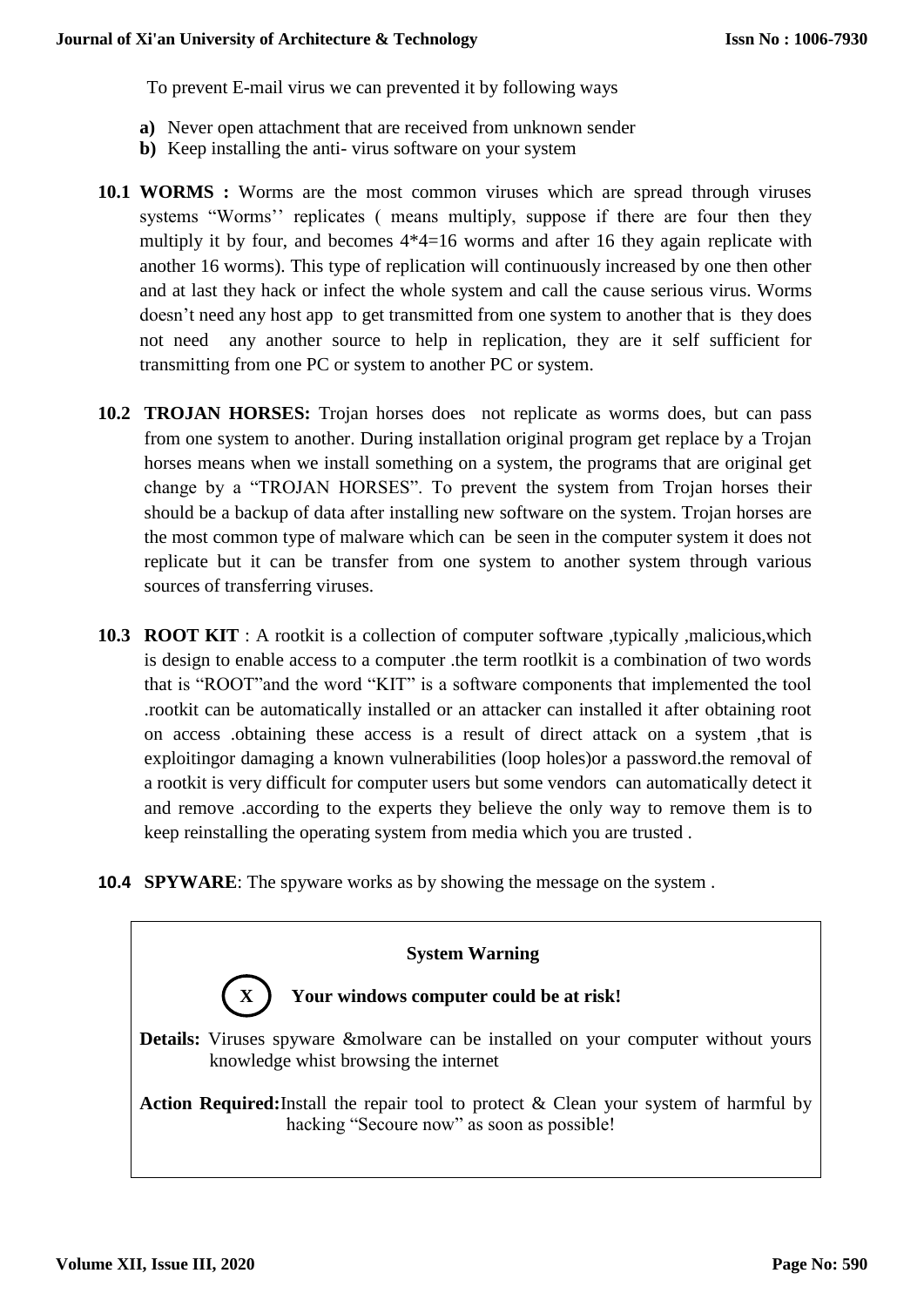## **11. THE VARIOUS TIPS TO PREVENT MALWARE FROM INFECTING THE COMPUTER :**

- **a)** Install antivirus or malware software on your system.
- **b**) Keep your antivirus software up to date...
- **c)** Run regularly schedule scans with the antivirus software.
- **d)** Keeps the operating system updating i.e keep current orlatest.
- **e)** Secure your networks.
- **f)** Think,while clicking any other add,or any other title on which the cursor Points you to divert your mind.
- **g)** Use a firewall (which is a piece of hardware or software) through firewall No one can steal the information easily from the system.Firewall provides security and filter the content from network.
- **h)** Use a strong password,so that no one can hack the system and detect the password easily.
- **i)** Keep minimum downloading as much as you can because it is best source through which virus enter.
- **j)** Keep watching your downloads and avoid from suspicious websites.
- **k)** Installanti-spyware and anti-malware programs.
- **l)** Never open e-mail attachments without screening them.
- **m)** Always be in the know of latest update of all anti-virusprogram.
- **n)** Update! Update! Update! As much as you can.updating is the best way of a
- **o)** Awaring to prevent malware from infecting the computer

#### **12. COMPUTER VIRUSES CONCLUSION:**

**For better and safe calculation** anti-virus software should be installed and be helpful for global network freely. It is good to be aware of malware when we surf in the internet and Download files some files that look interesting might hide a malware. Information is the best form of protection, frequently checks the virus. These are the most common source of viruses. To protect system form virus we should use firewall and its (antivirus detection system). There should be tow firewall placed i.e before gateway and after gateway.

- Keep the software up to date so that the hacker cannot harm the computer system
- Don't click on links which is sanded through emails use free anti-virus software
- Use a strong password so that the unknown user cannot recognize it easily
- Use firewalls and minimize downloading various things on your systems
- Use pop-up blocker to protect your computer system
- The best thing is to keep update the system as much as possible to prevent form viruses